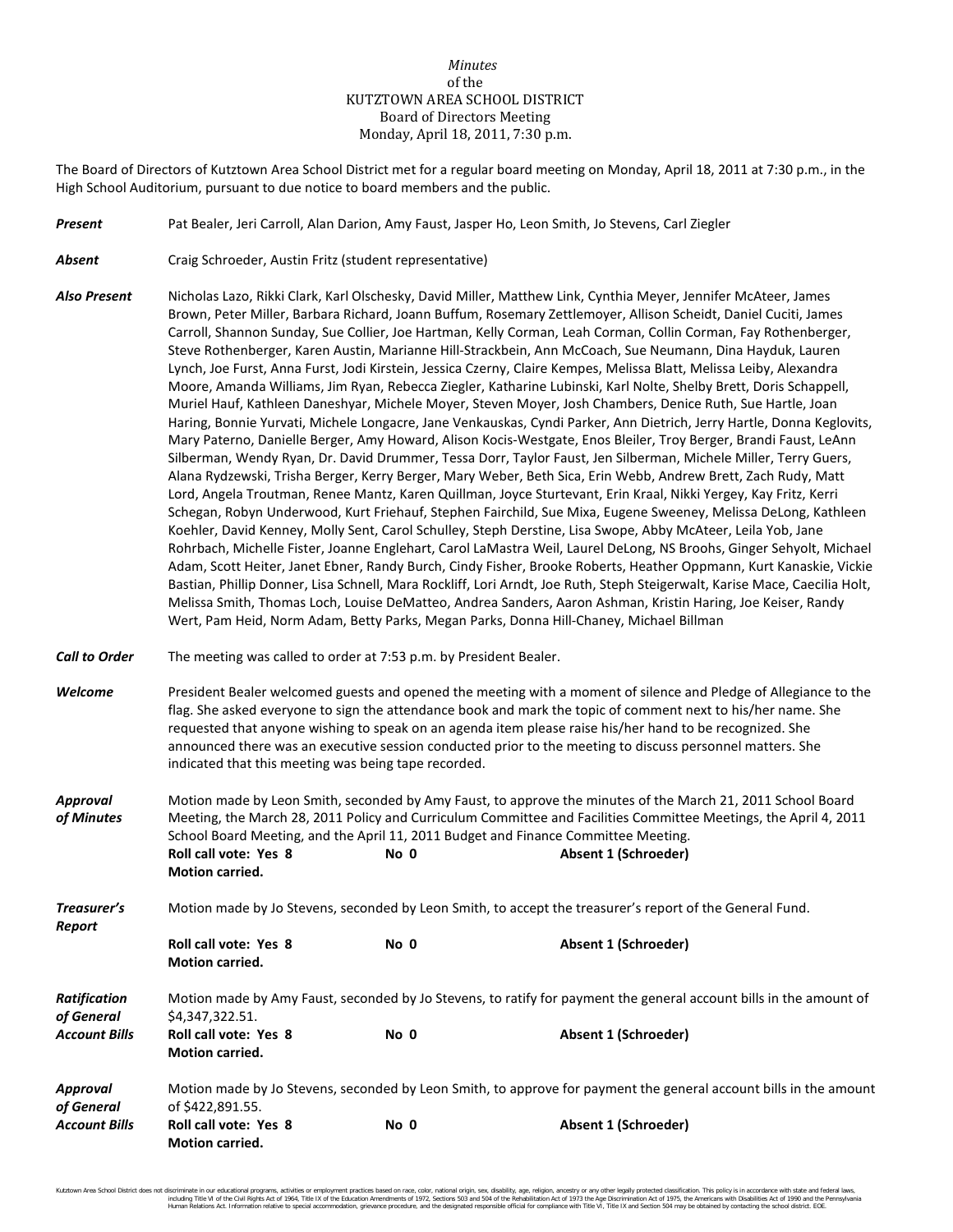| April 18, 2011                     | <b>KASD Board of Directors Meeting Minutes</b>                                                                                                                                                                                                                                                                         |  |  |  |  |
|------------------------------------|------------------------------------------------------------------------------------------------------------------------------------------------------------------------------------------------------------------------------------------------------------------------------------------------------------------------|--|--|--|--|
| Page 2 of 5                        |                                                                                                                                                                                                                                                                                                                        |  |  |  |  |
| Supt's Report                      | Mr. Lazo and Ms. McAteer presented the following students 2011 swimming awards:<br><b>Gillian Ryan</b>                                                                                                                                                                                                                 |  |  |  |  |
|                                    | Two State Competition Gold medals - 200 Free and 500 Free<br>$\bullet$                                                                                                                                                                                                                                                 |  |  |  |  |
|                                    | 1st Place in District 3 Competition - 200 Free (broke District 3 record)                                                                                                                                                                                                                                               |  |  |  |  |
|                                    | $1st$ Place in District 3 Competition – 500 Free (broke Berks County record)<br>$\bullet$                                                                                                                                                                                                                              |  |  |  |  |
|                                    | All Berks - Girls Swimming                                                                                                                                                                                                                                                                                             |  |  |  |  |
|                                    | Athlete of the Year - Girls Swimming                                                                                                                                                                                                                                                                                   |  |  |  |  |
|                                    | <b>Adam Block</b>                                                                                                                                                                                                                                                                                                      |  |  |  |  |
|                                    | $9th$ Place in State Competition - 200 Free<br>$\bullet$                                                                                                                                                                                                                                                               |  |  |  |  |
|                                    | $2^{nd}$ Place in District 3 Competition - 200 Free                                                                                                                                                                                                                                                                    |  |  |  |  |
|                                    | $6th$ Place in District 3 Competition - 500 Free                                                                                                                                                                                                                                                                       |  |  |  |  |
|                                    | <b>Trevor Kanaskie</b>                                                                                                                                                                                                                                                                                                 |  |  |  |  |
|                                    | $15th$ Place in District 3 Competition – 50 Free<br>$10^{th}$ Place in District 3 Competition - 100 Fly                                                                                                                                                                                                                |  |  |  |  |
|                                    | <b>Rachel Stump</b>                                                                                                                                                                                                                                                                                                    |  |  |  |  |
|                                    | 15 <sup>th</sup> Place in District 3 Competition - 100 Back                                                                                                                                                                                                                                                            |  |  |  |  |
|                                    | $16^{\text{th}}$ Place in District 3 Competition - 200 Free                                                                                                                                                                                                                                                            |  |  |  |  |
| <b>Committee</b><br><b>Reports</b> | <b>EIT</b><br>Mrs. Stevens reported the bureau is switching its accounting year cycle to January 1 to December 31.<br>They were presented a proposal for a six month budget to jump start the switch. She also reported<br>Pat Bealer<br>commencing in May, school districts will begin receiving their distributions. |  |  |  |  |
|                                    | <b>BCTC</b><br>No report.<br>Craig<br>Schroeder                                                                                                                                                                                                                                                                        |  |  |  |  |
|                                    | <b>ECC</b><br>Mrs. Stevens reported the committee was presented a comparison on GPA's of athletes versus non-athletes.<br>The committee also reviewed feedback from Wilson and Governor Mifflin, who initiated pay for play.<br>Jo Stevens                                                                             |  |  |  |  |
|                                    | Mr. Ziegler reported the current facilities are now under renovation.<br><b>BCIU</b><br>Carl Ziegler                                                                                                                                                                                                                   |  |  |  |  |
|                                    | <b>PSBA</b><br>Mrs. Bealer reported Senate Bill 911 was passed in the Senate, and is now going to the House for approval.<br>Pat Bealer                                                                                                                                                                                |  |  |  |  |
|                                    | <b>Student</b><br>No report.<br>Achievement<br>Al Darion                                                                                                                                                                                                                                                               |  |  |  |  |
| <b>Personnel</b>                   | Motion made by Amy Faust, seconded by Jo Stevens, to approve the following personnel items:<br>The approval to rescind the resignation of Peter D. Miller.<br>1.                                                                                                                                                       |  |  |  |  |
|                                    | The acceptance, with regret, of the resignation due to retirement of Louis C. Cottone as a geography teacher at<br>2.<br>the middle school, effective August 15, 2011.                                                                                                                                                 |  |  |  |  |
|                                    | The acceptance, with regret, of the resignation due to retirement of Lucille R. Adam as a part-time cafeteria<br>3.<br>employee at the middle school, effective the end of the 2010-2011 school year.                                                                                                                  |  |  |  |  |
|                                    | The acceptance of the resignation of Melanie A. McDermott as a special education paraeducator at the high<br>4.<br>school, effective April 19, 2011.                                                                                                                                                                   |  |  |  |  |
|                                    | The acceptance of the resignation of Brad D. Losito as head wrestling coach, effective April 19, 2011.<br>5.<br>The approval of Katharine E. Lubinski as a physics teacher at the high school, effective August 22, 2011, at a<br>6.                                                                                   |  |  |  |  |
|                                    | salary of \$46, 302, per Master's, Step 1, non-tenured, of the KATA/KASD contract.<br>The approval of Trent D. Mertz for 2011 summer employment in the maintenance/custodial department for 5<br>7.                                                                                                                    |  |  |  |  |
|                                    | days/week, 8 hours/day for 7 weeks, at a rate of \$9.00 per hour.<br>The approval of Thomas H. Capparell as facilities coordinator, effective January 25, 2011, at a rate of \$22.00 per<br>8.                                                                                                                         |  |  |  |  |
|                                    | hour.<br>The approval of Christopher Torres as a second shift custodian at Greenwich-Lenhartsville Elementary School,<br>9.<br>effective July 2, 2011, at a rate of \$10.25 per hour for 8 hours/day, 260 days/year.                                                                                                   |  |  |  |  |
|                                    | Roll call vote: Yes 8<br>Absent 1 (Schroeder)<br>No 0                                                                                                                                                                                                                                                                  |  |  |  |  |
|                                    | Motion carried.                                                                                                                                                                                                                                                                                                        |  |  |  |  |
|                                    | All Personnel were Approved Pending the District's Receipt of All Mandated Credentials                                                                                                                                                                                                                                 |  |  |  |  |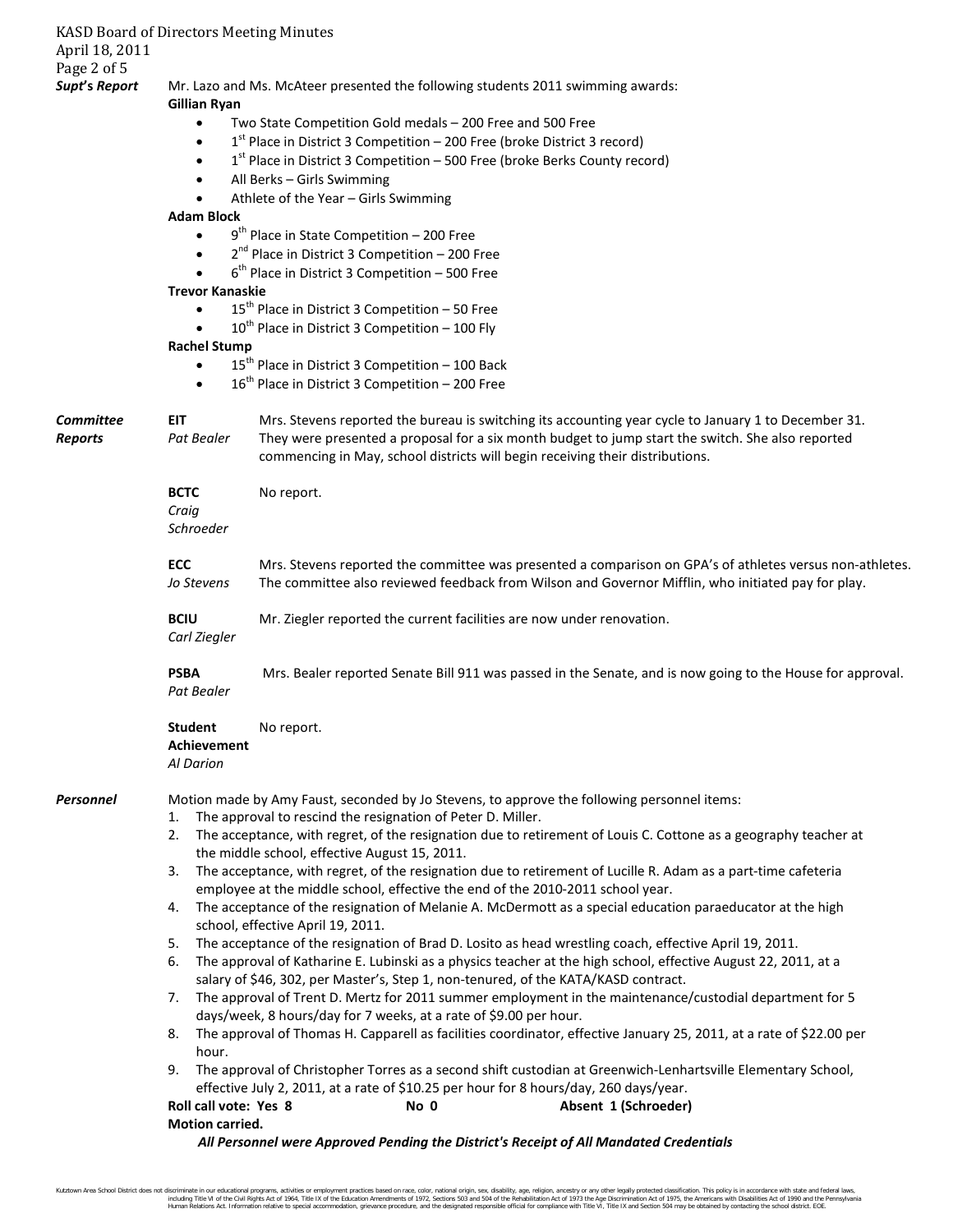| April 18, 2011                              | <b>KASD Board of Directors Meeting Minutes</b>                                                                                                                                                                                                                                                                                                                                                                                                                       |                                                                                    |                                                                                                                                                  |                                                                                                                                                                                                                                                    |  |  |  |
|---------------------------------------------|----------------------------------------------------------------------------------------------------------------------------------------------------------------------------------------------------------------------------------------------------------------------------------------------------------------------------------------------------------------------------------------------------------------------------------------------------------------------|------------------------------------------------------------------------------------|--------------------------------------------------------------------------------------------------------------------------------------------------|----------------------------------------------------------------------------------------------------------------------------------------------------------------------------------------------------------------------------------------------------|--|--|--|
| Page 3 of 5<br>Conference<br><b>Request</b> | Roll call vote: Yes 8                                                                                                                                                                                                                                                                                                                                                                                                                                                |                                                                                    | No 0                                                                                                                                             | Motion made by Carl Ziegler, seconded by Leon Smith, to approve the conference request for Barbara L. Richard to<br>attend the Grant Writing USA Conference on May 16-17, 2011 in Philadelphia, PA, at a cost of \$581.00.<br>Absent 1 (Schroeder) |  |  |  |
|                                             | <b>Motion carried.</b>                                                                                                                                                                                                                                                                                                                                                                                                                                               |                                                                                    |                                                                                                                                                  |                                                                                                                                                                                                                                                    |  |  |  |
| 2011 Summer<br><b>Programs</b>              | Motion made by Al Darion, seconded by Jasper Ho, to approve the following summer programs, staffing, and<br>attached brochures for 2011:<br>Pre-Kindergarten/Elementary Summer Reading Program                                                                                                                                                                                                                                                                       |                                                                                    |                                                                                                                                                  |                                                                                                                                                                                                                                                    |  |  |  |
|                                             | Staff:                                                                                                                                                                                                                                                                                                                                                                                                                                                               | Heather L. Dewald                                                                  |                                                                                                                                                  |                                                                                                                                                                                                                                                    |  |  |  |
|                                             |                                                                                                                                                                                                                                                                                                                                                                                                                                                                      | Karen H. Austin<br>Elizabeth I. Stump<br>Jane E. Venkauskas<br>Ann L. Dietrich     |                                                                                                                                                  |                                                                                                                                                                                                                                                    |  |  |  |
|                                             |                                                                                                                                                                                                                                                                                                                                                                                                                                                                      | No school on Monday, July 4                                                        | Donna A. Keglovits (coordinator at a salary of \$500)<br>One teacher preparation day, week of June 13-17                                         | June 20-July 28 (Monday through Thursday), 24 days total at the then current curriculum rate                                                                                                                                                       |  |  |  |
|                                             | Students:                                                                                                                                                                                                                                                                                                                                                                                                                                                            | June 20- July 28 (Monday through Thursday), 23 days<br>No School on Monday, July 4 |                                                                                                                                                  |                                                                                                                                                                                                                                                    |  |  |  |
|                                             | Cost:                                                                                                                                                                                                                                                                                                                                                                                                                                                                | \$50                                                                               |                                                                                                                                                  |                                                                                                                                                                                                                                                    |  |  |  |
|                                             | <b>Summer Middle School Math</b><br>Staff:                                                                                                                                                                                                                                                                                                                                                                                                                           | Placeholder                                                                        |                                                                                                                                                  |                                                                                                                                                                                                                                                    |  |  |  |
|                                             |                                                                                                                                                                                                                                                                                                                                                                                                                                                                      |                                                                                    | One teacher preparation day, week of June 13-17                                                                                                  | June 20-July 28 (Monday through Thursday), 24 days total at the then current curriculum rate                                                                                                                                                       |  |  |  |
|                                             | Students:                                                                                                                                                                                                                                                                                                                                                                                                                                                            | No school on Monday, July 4                                                        | June 20-July 28 (Monday through Thursday), 23 days                                                                                               |                                                                                                                                                                                                                                                    |  |  |  |
|                                             |                                                                                                                                                                                                                                                                                                                                                                                                                                                                      | No school on Monday, July 4                                                        |                                                                                                                                                  |                                                                                                                                                                                                                                                    |  |  |  |
|                                             | Cost:<br><b>High School Summer School</b>                                                                                                                                                                                                                                                                                                                                                                                                                            | \$75                                                                               |                                                                                                                                                  |                                                                                                                                                                                                                                                    |  |  |  |
|                                             | Staff:                                                                                                                                                                                                                                                                                                                                                                                                                                                               | Social Studies - Thomas A. Sally                                                   |                                                                                                                                                  |                                                                                                                                                                                                                                                    |  |  |  |
|                                             |                                                                                                                                                                                                                                                                                                                                                                                                                                                                      |                                                                                    | Mathematics - Jesse W. Whitehouse                                                                                                                |                                                                                                                                                                                                                                                    |  |  |  |
|                                             |                                                                                                                                                                                                                                                                                                                                                                                                                                                                      | Science - Placeholder                                                              | Language Arts - Joseph S. Chambers                                                                                                               |                                                                                                                                                                                                                                                    |  |  |  |
|                                             |                                                                                                                                                                                                                                                                                                                                                                                                                                                                      | curriculum rate                                                                    | One teacher preparation day, week of June 13-17<br>June 20-July 28 (Monday through Thursday), 3 hours per day, 24 days total at the then current |                                                                                                                                                                                                                                                    |  |  |  |
|                                             | Students:                                                                                                                                                                                                                                                                                                                                                                                                                                                            | No school on Monday, July 4<br>No school on Monday, July 4                         | June 20-July 28 (Monday through Thursday), 23 days                                                                                               |                                                                                                                                                                                                                                                    |  |  |  |
|                                             | Cost:<br>Young Writers/Young Readers                                                                                                                                                                                                                                                                                                                                                                                                                                 |                                                                                    |                                                                                                                                                  | \$200 for District resident students, \$225 for out-of-district students                                                                                                                                                                           |  |  |  |
|                                             | Students:<br>Location:                                                                                                                                                                                                                                                                                                                                                                                                                                               | Kutztown Elementary School                                                         |                                                                                                                                                  | July 11-22, 2011, 9:00 a.m. to 12:00 p.m. (Monday through Friday)                                                                                                                                                                                  |  |  |  |
|                                             | Cost:                                                                                                                                                                                                                                                                                                                                                                                                                                                                | \$250 before June 6, 2011                                                          |                                                                                                                                                  |                                                                                                                                                                                                                                                    |  |  |  |
|                                             | Roll call vote: Yes 8<br>Motion carried.                                                                                                                                                                                                                                                                                                                                                                                                                             |                                                                                    | No 0                                                                                                                                             | Absent 1 (Schroeder)                                                                                                                                                                                                                               |  |  |  |
| 2011 Extended<br>School Year                | Motion made by Jo Stevens, seconded by Leon Smith, to approve the 2011 Extended School Year (ESY) and High<br>School Summer Work Programs and staffing for eligible special education students. One teacher preparation day will<br>be granted for both programs. ESY students will attend on Monday, Tuesday, Wednesday, and Thursday from June 20<br>through July 28, 2011. Summer Work Program students will attend Tuesday, Wednesday, and Thursday from June 20 |                                                                                    |                                                                                                                                                  |                                                                                                                                                                                                                                                    |  |  |  |
|                                             | through July 28, 2011. Hours of instruction for both programs will be 9:00 a.m. to 11:30 a.m. Neither ESY nor Summer<br>Work Programs will be in session on Monday, July 4, 2011.<br><b>Elementary School Learning Support at Kutztown Elementary School</b>                                                                                                                                                                                                         |                                                                                    |                                                                                                                                                  |                                                                                                                                                                                                                                                    |  |  |  |
|                                             | Instructor - Vickie L. Bastian at the then current curriculum rate                                                                                                                                                                                                                                                                                                                                                                                                   |                                                                                    |                                                                                                                                                  |                                                                                                                                                                                                                                                    |  |  |  |
|                                             | Paraeducator - Ambika S. Khanna at the employee's then current hourly rate                                                                                                                                                                                                                                                                                                                                                                                           |                                                                                    |                                                                                                                                                  |                                                                                                                                                                                                                                                    |  |  |  |
|                                             | <b>Elementary School and Middle School Life Skills at Kutztown Elementary School</b>                                                                                                                                                                                                                                                                                                                                                                                 |                                                                                    |                                                                                                                                                  |                                                                                                                                                                                                                                                    |  |  |  |
|                                             | Instructor-Linda M. Schroeder at the then current curriculum rate                                                                                                                                                                                                                                                                                                                                                                                                    |                                                                                    |                                                                                                                                                  |                                                                                                                                                                                                                                                    |  |  |  |
|                                             | Paraeducator - Placeholder at the employee's then current hourly rate                                                                                                                                                                                                                                                                                                                                                                                                |                                                                                    |                                                                                                                                                  |                                                                                                                                                                                                                                                    |  |  |  |
|                                             | High School Summer Work Program at Kutztown Area Middle School and Kutztown Elementary School                                                                                                                                                                                                                                                                                                                                                                        |                                                                                    |                                                                                                                                                  |                                                                                                                                                                                                                                                    |  |  |  |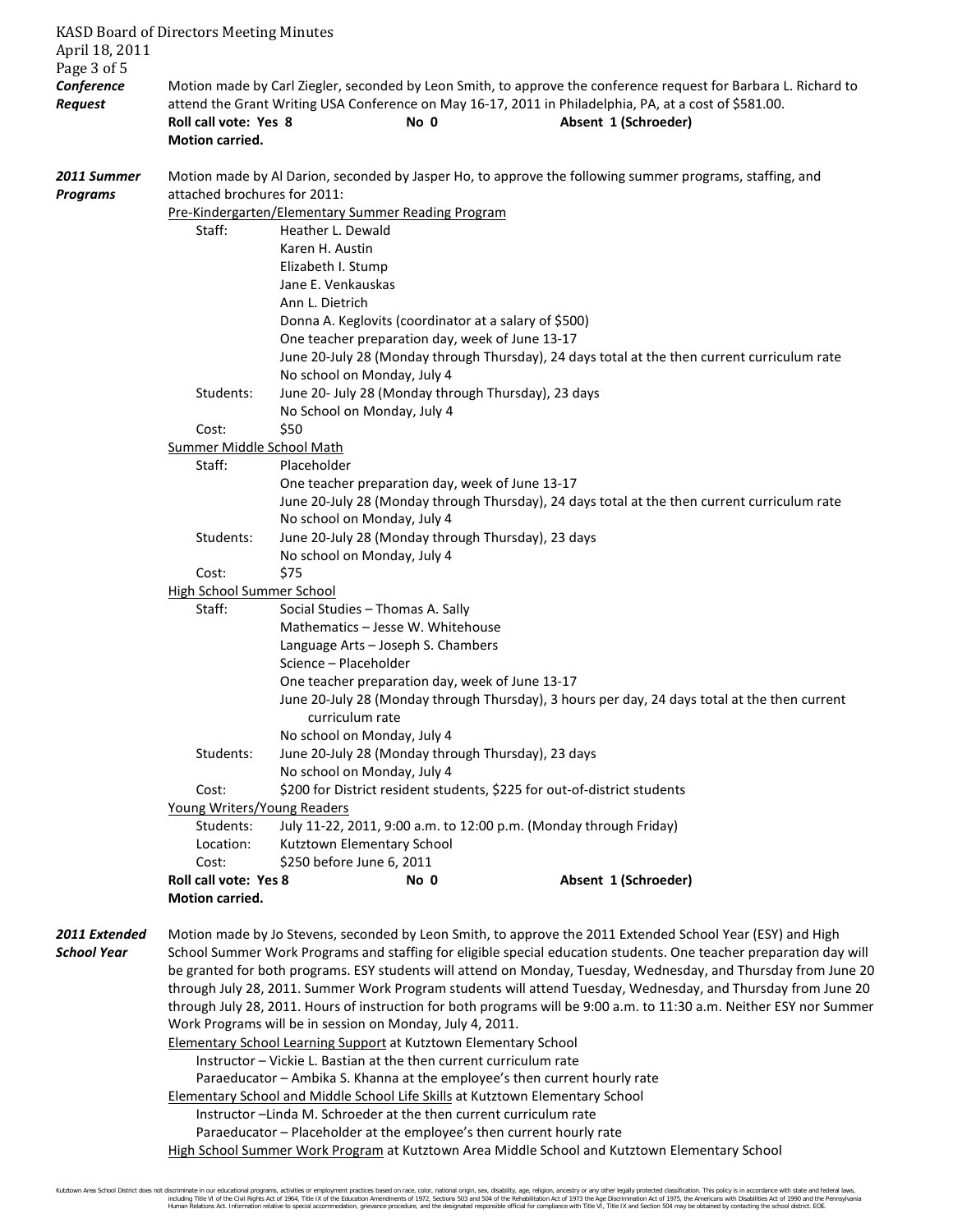| April 18, 2011                         | <b>KASD Board of Directors Meeting Minutes</b>                                                                                                                                                                                                                                                                                                                                                                                                                                                                                                                                                                                                                                                                                        |                                                              |                                                                                                |                           |                                                                                                              |                                                                                                                                                                                                                                                                       |  |  |
|----------------------------------------|---------------------------------------------------------------------------------------------------------------------------------------------------------------------------------------------------------------------------------------------------------------------------------------------------------------------------------------------------------------------------------------------------------------------------------------------------------------------------------------------------------------------------------------------------------------------------------------------------------------------------------------------------------------------------------------------------------------------------------------|--------------------------------------------------------------|------------------------------------------------------------------------------------------------|---------------------------|--------------------------------------------------------------------------------------------------------------|-----------------------------------------------------------------------------------------------------------------------------------------------------------------------------------------------------------------------------------------------------------------------|--|--|
| Page 4 of 5                            |                                                                                                                                                                                                                                                                                                                                                                                                                                                                                                                                                                                                                                                                                                                                       |                                                              |                                                                                                |                           |                                                                                                              |                                                                                                                                                                                                                                                                       |  |  |
|                                        | Group 1:                                                                                                                                                                                                                                                                                                                                                                                                                                                                                                                                                                                                                                                                                                                              | Instructor - Placeholder at the then current curriculum rate |                                                                                                |                           |                                                                                                              |                                                                                                                                                                                                                                                                       |  |  |
|                                        | Paraeducator - Placeholder at the employee's then current hourly rate<br>Group 2:<br>Instructor - Placeholder at the then current curriculum rate                                                                                                                                                                                                                                                                                                                                                                                                                                                                                                                                                                                     |                                                              |                                                                                                |                           |                                                                                                              |                                                                                                                                                                                                                                                                       |  |  |
|                                        |                                                                                                                                                                                                                                                                                                                                                                                                                                                                                                                                                                                                                                                                                                                                       |                                                              |                                                                                                |                           | Paraeducator - Cindy R. Conrad at the employee's then current hourly rate                                    |                                                                                                                                                                                                                                                                       |  |  |
|                                        |                                                                                                                                                                                                                                                                                                                                                                                                                                                                                                                                                                                                                                                                                                                                       |                                                              |                                                                                                |                           | Braille Transcription - Kay L. Gernert (80 hours at the employee's then current hourly rate)                 |                                                                                                                                                                                                                                                                       |  |  |
|                                        |                                                                                                                                                                                                                                                                                                                                                                                                                                                                                                                                                                                                                                                                                                                                       | Carol J. Fairchild                                           |                                                                                                | Nurse Aide                | Additional Personnel, effective June 20 through July 28, 2011, at their then current hourly/curriculum rate: |                                                                                                                                                                                                                                                                       |  |  |
|                                        |                                                                                                                                                                                                                                                                                                                                                                                                                                                                                                                                                                                                                                                                                                                                       | Lyndell M. Johnson                                           |                                                                                                | Nurse Aide (Substitute)   |                                                                                                              |                                                                                                                                                                                                                                                                       |  |  |
|                                        |                                                                                                                                                                                                                                                                                                                                                                                                                                                                                                                                                                                                                                                                                                                                       | Brenda K. Loeb                                               |                                                                                                | School Nurse (Substitute) |                                                                                                              |                                                                                                                                                                                                                                                                       |  |  |
|                                        | <b>Roll call vote: Yes 8</b><br>Motion carried.                                                                                                                                                                                                                                                                                                                                                                                                                                                                                                                                                                                                                                                                                       |                                                              | No 0                                                                                           |                           | Absent 1 (Schroeder)                                                                                         |                                                                                                                                                                                                                                                                       |  |  |
|                                        |                                                                                                                                                                                                                                                                                                                                                                                                                                                                                                                                                                                                                                                                                                                                       |                                                              |                                                                                                |                           |                                                                                                              | Student Vacation Motion made by Jo Stevens, seconded by Jeri Carroll, to approve the vacation for student #105136 for an eight day                                                                                                                                    |  |  |
| Request                                | <b>Roll call vote: Yes 8</b>                                                                                                                                                                                                                                                                                                                                                                                                                                                                                                                                                                                                                                                                                                          |                                                              | absence from May 28, 2011 through the end of the 2010-2011 school year (June 9, 2011).<br>No 0 |                           |                                                                                                              |                                                                                                                                                                                                                                                                       |  |  |
|                                        | Motion carried.                                                                                                                                                                                                                                                                                                                                                                                                                                                                                                                                                                                                                                                                                                                       |                                                              |                                                                                                |                           | Absent 1 (Schroeder)                                                                                         |                                                                                                                                                                                                                                                                       |  |  |
| <b>Act 93</b><br>Agreement             |                                                                                                                                                                                                                                                                                                                                                                                                                                                                                                                                                                                                                                                                                                                                       | through June 30, 2014, per the attached.                     |                                                                                                |                           |                                                                                                              | Motion made by Amy Faust, seconded by Jo Stevens, to approve the Act 93 Agreement for the period of July 1, 2011                                                                                                                                                      |  |  |
|                                        | Roll call vote: Yes 8                                                                                                                                                                                                                                                                                                                                                                                                                                                                                                                                                                                                                                                                                                                 |                                                              | No 0                                                                                           |                           | Absent 1 (Schroeder)                                                                                         |                                                                                                                                                                                                                                                                       |  |  |
|                                        | Motion carried.                                                                                                                                                                                                                                                                                                                                                                                                                                                                                                                                                                                                                                                                                                                       |                                                              |                                                                                                |                           |                                                                                                              |                                                                                                                                                                                                                                                                       |  |  |
|                                        |                                                                                                                                                                                                                                                                                                                                                                                                                                                                                                                                                                                                                                                                                                                                       | agreed to a pay freeze for the 2011-2012 school year.        |                                                                                                |                           |                                                                                                              | Mr. Lazo announced the superintendent, business administrator, and all the Act 93 administrators unanimously                                                                                                                                                          |  |  |
| GASB <sub>45</sub><br><b>Valuation</b> |                                                                                                                                                                                                                                                                                                                                                                                                                                                                                                                                                                                                                                                                                                                                       | agreement will also cover a valuation for July 2, 2011.      |                                                                                                |                           | to perform a GASB 45 (other postemployment benefits) valuation as of July 1, 2010, at a fee of \$2,900. This | Motion made by Leon Smith, seconded by Jo Stevens, to approve an agreement with Markley Actuarial Services, Inc.                                                                                                                                                      |  |  |
|                                        | Roll call vote: Yes 8<br>Motion carried.                                                                                                                                                                                                                                                                                                                                                                                                                                                                                                                                                                                                                                                                                              |                                                              | No 0                                                                                           |                           | Absent 1 (Schroeder)                                                                                         |                                                                                                                                                                                                                                                                       |  |  |
|                                        | Purchase of Vans Motion made by Carl Ziegler, seconded by Jo Stevens, to approve the purchase of a ten passenger GMC Savana van<br>from Faulkner Fleet utilizing the COSTARS state contract to replace Van #8, for a price of \$26,193.04, and an eight<br>passenger GMC Savana minivan from Faulkner utilizing the COSTARS state contract, at a price of \$20,647.80. Minivan<br>will be purchased with School Based ACCESS funds.                                                                                                                                                                                                                                                                                                   |                                                              |                                                                                                |                           |                                                                                                              |                                                                                                                                                                                                                                                                       |  |  |
|                                        | Roll call vote: Yes 8<br><b>Motion carried.</b>                                                                                                                                                                                                                                                                                                                                                                                                                                                                                                                                                                                                                                                                                       |                                                              | No 0                                                                                           |                           | Absent 1 (Schroeder)                                                                                         |                                                                                                                                                                                                                                                                       |  |  |
| <b>AEM HS Roof</b><br>Proposal         | Motion made by Carl Ziegler, seconded by Al Darion, to accept, pending solicitor review, the proposal from AEM<br>Architects for design, bidding, administration, and other listed services pertaining to the high school roof project.                                                                                                                                                                                                                                                                                                                                                                                                                                                                                               |                                                              |                                                                                                |                           |                                                                                                              |                                                                                                                                                                                                                                                                       |  |  |
|                                        | Motion made by Jasper Ho, seconded by Amy Faust, to amend the original proposal and direct the architect to open<br>the general term roof material specifications to include the Duralast system and PVC.<br>Roll call vote: Yes 3 (Carroll, Faust, Ho)<br>Absent 1 (Schroeder)<br>No 5<br>Motion not carried.                                                                                                                                                                                                                                                                                                                                                                                                                        |                                                              |                                                                                                |                           |                                                                                                              |                                                                                                                                                                                                                                                                       |  |  |
|                                        | Roll call vote: Yes 8<br>Motion carried.                                                                                                                                                                                                                                                                                                                                                                                                                                                                                                                                                                                                                                                                                              |                                                              | No $1(Ho)$                                                                                     |                           | Absent 1 (Schroeder)                                                                                         | Motion made by Carl Ziegler, seconded by Al Darion, to accept, pending solicitor review, the proposal from AEM<br>Architects for design, bidding, administration, and other listed services pertaining to the high school roof project.<br><b>Abstain 1 (Carroll)</b> |  |  |
|                                        | Discussion Items 2011-2012 Budget                                                                                                                                                                                                                                                                                                                                                                                                                                                                                                                                                                                                                                                                                                     |                                                              |                                                                                                |                           |                                                                                                              |                                                                                                                                                                                                                                                                       |  |  |
|                                        | Public Comment Josh Chambers, on behalf of the Kutztown Area Teachers' Association, made the following statement: For 292 days,<br>Kutztown Area School District's teachers have worked without a contract. While the Association is disappointed with<br>the Board's token efforts to secure a fair contract for its teachers, the teachers have continued to serve as the<br>backbone to the District, performing professional duties, and focusing on academic, social, and emotional needs of<br>the students. It has been brought to the Association's attention that at least one board member is engaging in<br>widespread public conversations regarding specifics within the negotiations process, massaging facts to suit a |                                                              |                                                                                                |                           |                                                                                                              |                                                                                                                                                                                                                                                                       |  |  |